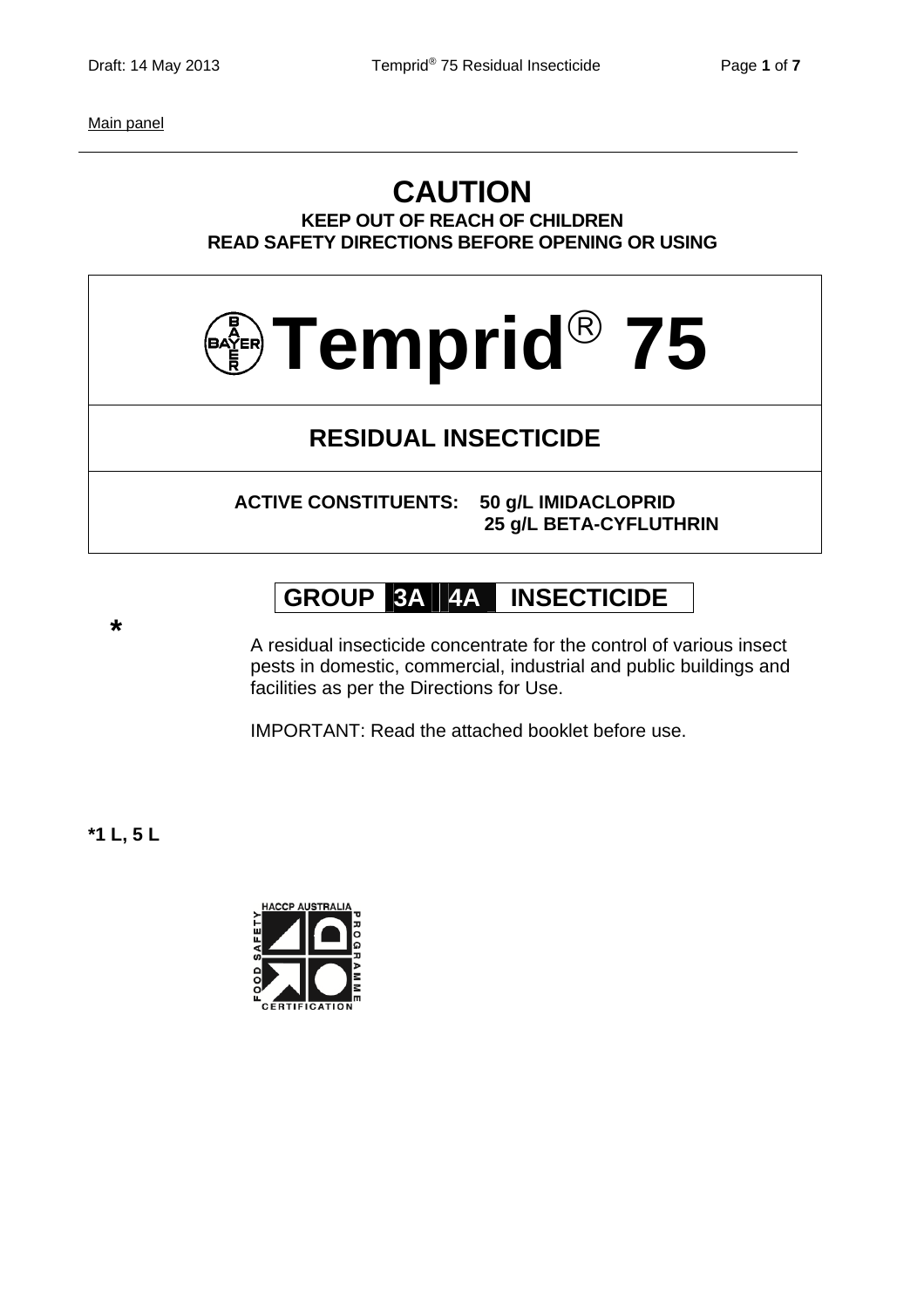Booklet front page

### **CAUTION**

**KEEP OUT REACH OF CHILDREN READ SAFETY DIRECTIONS BEFORE OPENING OR USING** 

## **TEMPRID® 75 RESIDUAL INSECTICIDE**

**ACTIVE CONSTITUENTS: 50 g/L IMIDACLOPRID 25 g/L BETA-CYFLUTHRIN** 

**STORAGE AND DISPOSAL:** Store in tightly closed, original container in a safe, well ventilated area, as cool as possible. DO NOT store for prolonged periods in direct sunlight.

Triple rinse containers before disposal. Add rinsings to spray tank. DO NOT dispose of undiluted chemicals on site. If recycling, replace cap and return clean containers to recycler or designated collection point. If not recycling, break, crush, or puncture and deliver empty packaging to an approved waste management facility. If an approved waste management facility is not available, bury the empty packaging 500 mm below the surface in a disposal pit specifically marked and set up for this purpose clear of waterways, desirable vegetation and tree roots, in compliance with relevant Local, State or Territory government regulations. DO NOT burn empty containers or product.

#### **SAFETY DIRECTIONS**

Harmful if swallowed. May irritate the skin and eyes. Avoid contact with skin and eyes. When preparing product for use and using the prepared spray, wear cotton overalls over normal clothing buttoned to the neck and wrist and elbow length chemical-resistant gloves. Wash hands after use. After each day's use wash gloves and contaminated clothing.

#### **FIRST AID**

If poisoning occurs, contact a doctor or Poisons Information Centre. Phone Australia 13 11 26; New Zealand 0800 764 766. Remove from contaminated area. Apply artificial respiration if not breathing.

#### **SAFETY DATA SHEET**

Additional Information is listed in the Safety Data Sheet which may be found at www.bayeres.com.au.

#### **Exclusion of Liability**

This product must be used strictly as directed, and in accordance with all instructions appearing on the label and in other reference material. So far as it is lawfully able to do so, Bayer CropScience Pty Ltd accepts no liability or responsibility for loss or damage arising from failure to follow such directions and instructions.

#### **IMPORTANT: READ THIS BOOKLET BEFORE USE.**

APVMA Approval Number: 64371/58117

Temprid $<sup>®</sup>$  is a Registered Trademark of the Bayer Group.</sup>

Bayer CropScience Pty. Ltd. A.B.N. 87 000 226 022 391-393 Tooronga Rd Hawthorn East, Vic. 3123 Phone: (03) 9248 6888 Fax: (03) 9248 6803 Technical enquiries: 1800 804 479 Website: www.bayeres.com.au



(For 5 L container only)

For 24 hour specialist advice in an emergency only phone 1800 033 111

Batch Number: DOM: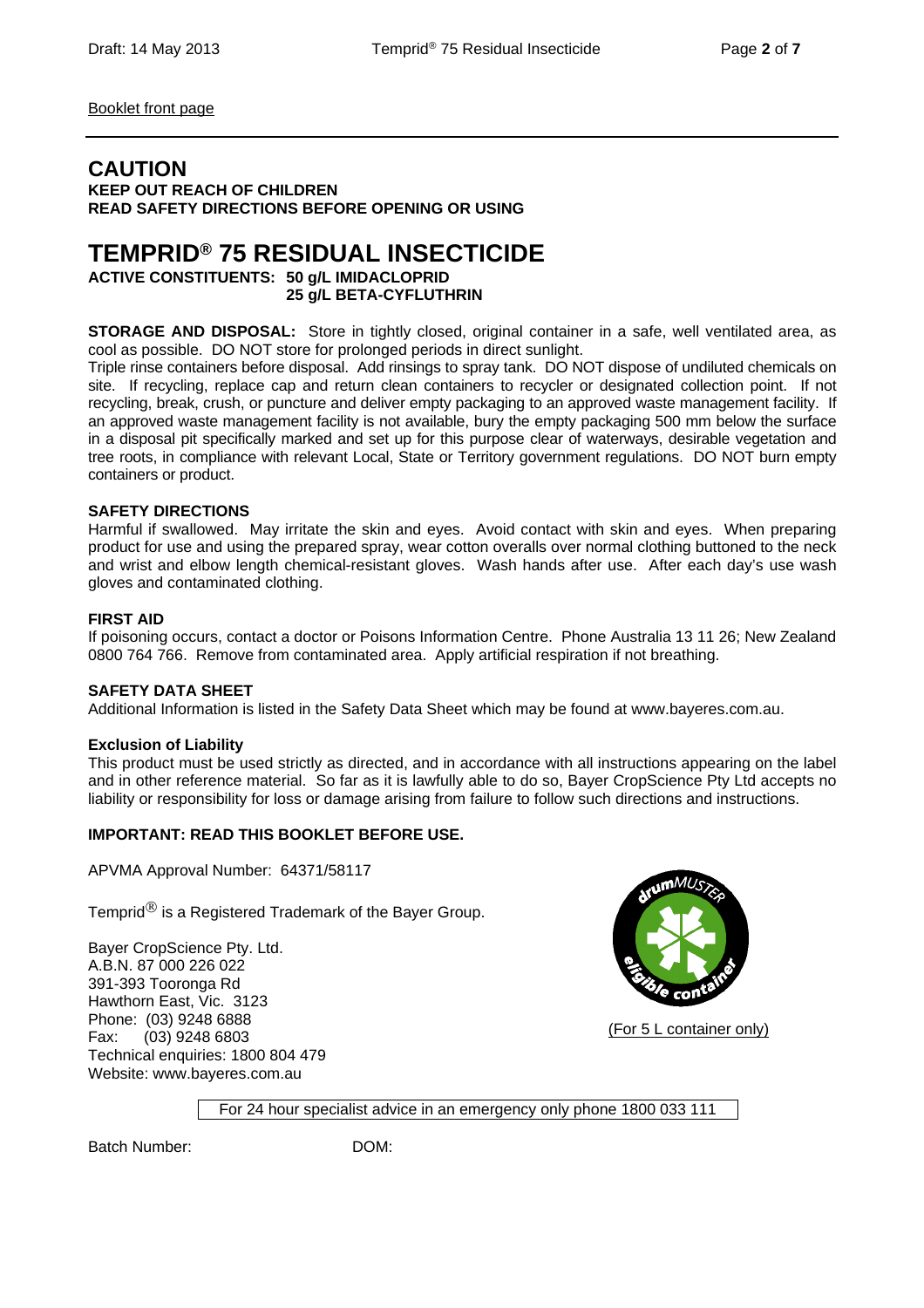### Booklet inside

#### **DIRECTIONS FOR USE**

#### **RESTRAINT**

DO NOT apply spray treatment outdoors if heavy rains are expected to occur within 48 hours of application, or if area is about to be irrigated.

| <b>SITUATION</b>        | <b>PEST</b> | <b>RATE</b>     | <b>CRITICAL COMMENTS</b>                                                                        |
|-------------------------|-------------|-----------------|-------------------------------------------------------------------------------------------------|
| Domestic,               |             | Non-porous      | <b>Best-Practice Recommendation:</b>                                                            |
| commercial,             |             | surfaces:       | Estimate area of surface which needs to be                                                      |
| industrial and public   |             | 50 ml / up to 5 | treated.                                                                                        |
| buildings and           |             | L water / 100   | Calibrate spray equipment to identify volume of<br>$\bullet$                                    |
| facilities (including   |             | m <sup>2</sup>  | spray necessary to achieve coverage of target                                                   |
| but not limited to food |             |                 | area.                                                                                           |
| processing              |             | Porous          | Measure out required volume of Temprid <sup>®</sup> 75                                          |
| establishments,         |             | surfaces or     | Residual Insecticide and mix according to                                                       |
| shops, factories,       |             | through use of  | General Instructions below.                                                                     |
| farm buildings, ships,  |             | power           | DO NOT exceed point of run-off.                                                                 |
| trains, aeroplanes,     |             | equipment:      | Non-porous surfaces: Apply as a coarse spray.                                                   |
| offices, schools,       | Ants        | 50 ml / up to   | <b>DIRECT NEST TREATMENT:</b>                                                                   |
| storerooms,             |             | 10 L water /    | Where possible locate the nest and spray directly                                               |
| hospitals, barracks,    |             | 100 $m2$        | into nest entrances. Penetration of insecticide can                                             |
| private houses and      |             |                 | be assisted by pre-wetting sandy and porous soils                                               |
| external areas          |             |                 | with water. A thorough soaking treatment with                                                   |
| associated with such    |             |                 | insecticide mixture is required to destroy the nest.                                            |
| establishments)         |             |                 | TREATMENT WHEN NESTS CANNOT BE                                                                  |
|                         |             |                 | <b>LOCATED:</b>                                                                                 |
|                         |             |                 | Apply to all ant trails and areas where ants are                                                |
|                         |             |                 | foraging. Search for ants underneath materials                                                  |
|                         |             |                 | (e.g. rocks, timber) and apply to these areas.                                                  |
|                         |             |                 | Where indoor infestation has been identified it is                                              |
|                         |             |                 | recommended that an external perimeter treatment                                                |
|                         |             |                 | be installed (refer below) and that indoor areas are                                            |
|                         |             |                 | treated with a suitably registered bait product such                                            |
|                         |             |                 | as from the Maxforce <sup>®</sup> ant bait range.                                               |
|                         |             |                 | <b>EXTERNAL PERIMETER TREATMENTS:</b>                                                           |
|                         |             |                 | Apply to all potential entrance points of the                                                   |
|                         |             |                 | structure (e.g. cracks and crevices in brickwork and                                            |
|                         |             |                 | gaps in timber weatherboards).                                                                  |
|                         |             |                 | Treat the outside of the structure; walls, and                                                  |
|                         |             |                 | around doors, windows, and other areas where                                                    |
|                         |             |                 | ants are active or may enter or hide.                                                           |
|                         |             |                 | Ensure application in wall voids or other enclosed                                              |
|                         |             |                 | cavities is made with spray nozzle adjusted to                                                  |
|                         |             |                 | produce a fine mist in order to avoid run-off.<br>Treat the soil, turf or other ground covering |
|                         |             |                 | adjacent to the structure (in a band up to 3 metres                                             |
|                         |             |                 | wide) where ants are seen, have been found, or                                                  |
|                         |             |                 | can find shelter.                                                                               |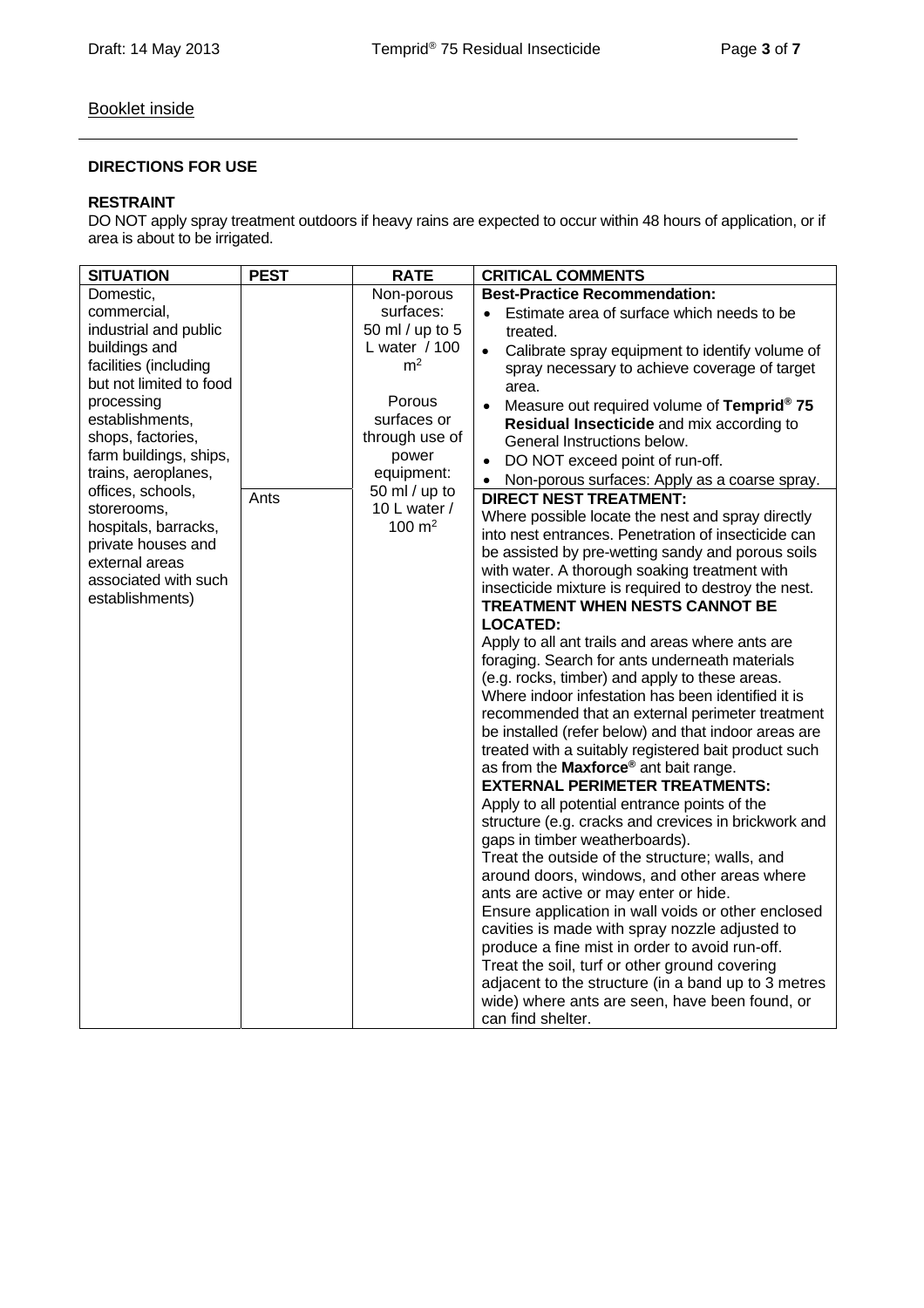| <b>SITUATION</b>                                                                                                                                                                                                                                                                                                                                                             | <b>PEST</b>                                                                                    | <b>RATE</b>                                                                                                                                                  | <b>CRITICAL COMMENTS</b>                                                                                                                                                                                                                                                                                                                                                                                                                                                                                                                                                                                                                                                                                                                                                                                                                                                                                                                                                                                                                                                                                                                                                                                                                                                                                                                                                                                                                                                                                                                                                                                                                                                                                                                                                                                                                                                                                 |
|------------------------------------------------------------------------------------------------------------------------------------------------------------------------------------------------------------------------------------------------------------------------------------------------------------------------------------------------------------------------------|------------------------------------------------------------------------------------------------|--------------------------------------------------------------------------------------------------------------------------------------------------------------|----------------------------------------------------------------------------------------------------------------------------------------------------------------------------------------------------------------------------------------------------------------------------------------------------------------------------------------------------------------------------------------------------------------------------------------------------------------------------------------------------------------------------------------------------------------------------------------------------------------------------------------------------------------------------------------------------------------------------------------------------------------------------------------------------------------------------------------------------------------------------------------------------------------------------------------------------------------------------------------------------------------------------------------------------------------------------------------------------------------------------------------------------------------------------------------------------------------------------------------------------------------------------------------------------------------------------------------------------------------------------------------------------------------------------------------------------------------------------------------------------------------------------------------------------------------------------------------------------------------------------------------------------------------------------------------------------------------------------------------------------------------------------------------------------------------------------------------------------------------------------------------------------------|
| Domestic,<br>commercial,<br>industrial and public<br>buildings and<br>facilities (including<br>but not limited to food<br>processing<br>establishments,<br>shops, factories,<br>farm buildings, ships,<br>trains, aeroplanes,<br>offices, schools,<br>storerooms,<br>hospitals, barracks,<br>private houses and<br>external areas<br>associated with such<br>establishments) | Cockroaches<br><b>Crickets</b><br>Mosquitoes<br>and flies<br>Millipedes<br>Paper nest<br>wasps | Non-porous<br>surfaces:<br>50 ml / up to 5<br>L water / 100<br>m <sup>2</sup><br>Porous<br>surfaces:<br>50 ml / up to<br>10 L water /<br>$100 \; \text{m}^2$ | Conduct a thorough inspection and apply to known<br>and potential cockroach harbourages. A barrier<br>application around areas where cockroach<br>infestations may be originating is also suggested.<br>NOTE: The use of an Insect Growth Regulator<br>(such as Starycide <sup>®</sup> Insect Growth Regulator) is<br>considered a useful supplementary treatment for<br>cockroach control when cockroach infestation is<br>severe.<br>Repeat application as required. Where application<br>of a spray is not suitable it is recommended that a<br>suitably registered gel such as from the Maxforce®<br>Gel range be applied as per the registered label on<br>that product.<br>Spray infested areas. In addition a barrier<br>treatment can be sprayed across areas where<br>these pests enter buildings.<br>Spray surfaces where flies and mosquitoes are<br>known to come to rest.<br>Flies - include external surfaces that are exposed<br>to the morning sun.<br>Mosquitoes - spray walls, awnings, fences and<br>vegetated areas in proximity to buildings. DO NOT<br>apply to edible plants.<br>NOTE: The perception of the level of control of<br>flying insects achieved within any given area<br>treated with a residual surface spray will be<br>affected by the extent of in-migration of individuals<br>from external (untreated) areas. A residual<br>surface spray will only control those insects that<br>alight on the treated surfaces and therefore<br>complete elimination of flying insects from the<br>treated area should not necessarily always be<br>expected.<br>Apply as a coarse spray to infested areas.<br>Recommended for use on non-porous surfaces<br>only.<br>Apply diluted spray to the point of run-off directly to<br>the papernest ensuring thorough and even<br>coverage. When all adult wasps have been knocked<br>down the nest may be safely removed from the |
|                                                                                                                                                                                                                                                                                                                                                                              | <b>Spiders</b>                                                                                 |                                                                                                                                                              | structure.<br>Apply to areas where spiders are known to occur,<br>their webbing and areas where spiders may hide. It<br>is recommended that any webbing is left in place<br>for a few days after application to optimise efficacy.                                                                                                                                                                                                                                                                                                                                                                                                                                                                                                                                                                                                                                                                                                                                                                                                                                                                                                                                                                                                                                                                                                                                                                                                                                                                                                                                                                                                                                                                                                                                                                                                                                                                       |
| Internal areas and<br>surrounds of<br>domestic,<br>commercial,<br>industrial and public<br>buildings and<br>facilities                                                                                                                                                                                                                                                       | Fleas                                                                                          |                                                                                                                                                              | Clean and vacuum infested areas and dispose of<br>dust collected in the garbage in a sealed plastic<br>bag. Lightly spray infested areas concentrating on<br>areas under furniture etc.<br>NOTE: The use of an Insect Growth Regulator<br>(such as Starycide® Insect Growth Regulator) is<br>considered a useful supplementary treatment for<br>flea control. Treat pets with a suitably registered<br>flea control product.<br>See also the note on application to carpets<br>below.                                                                                                                                                                                                                                                                                                                                                                                                                                                                                                                                                                                                                                                                                                                                                                                                                                                                                                                                                                                                                                                                                                                                                                                                                                                                                                                                                                                                                    |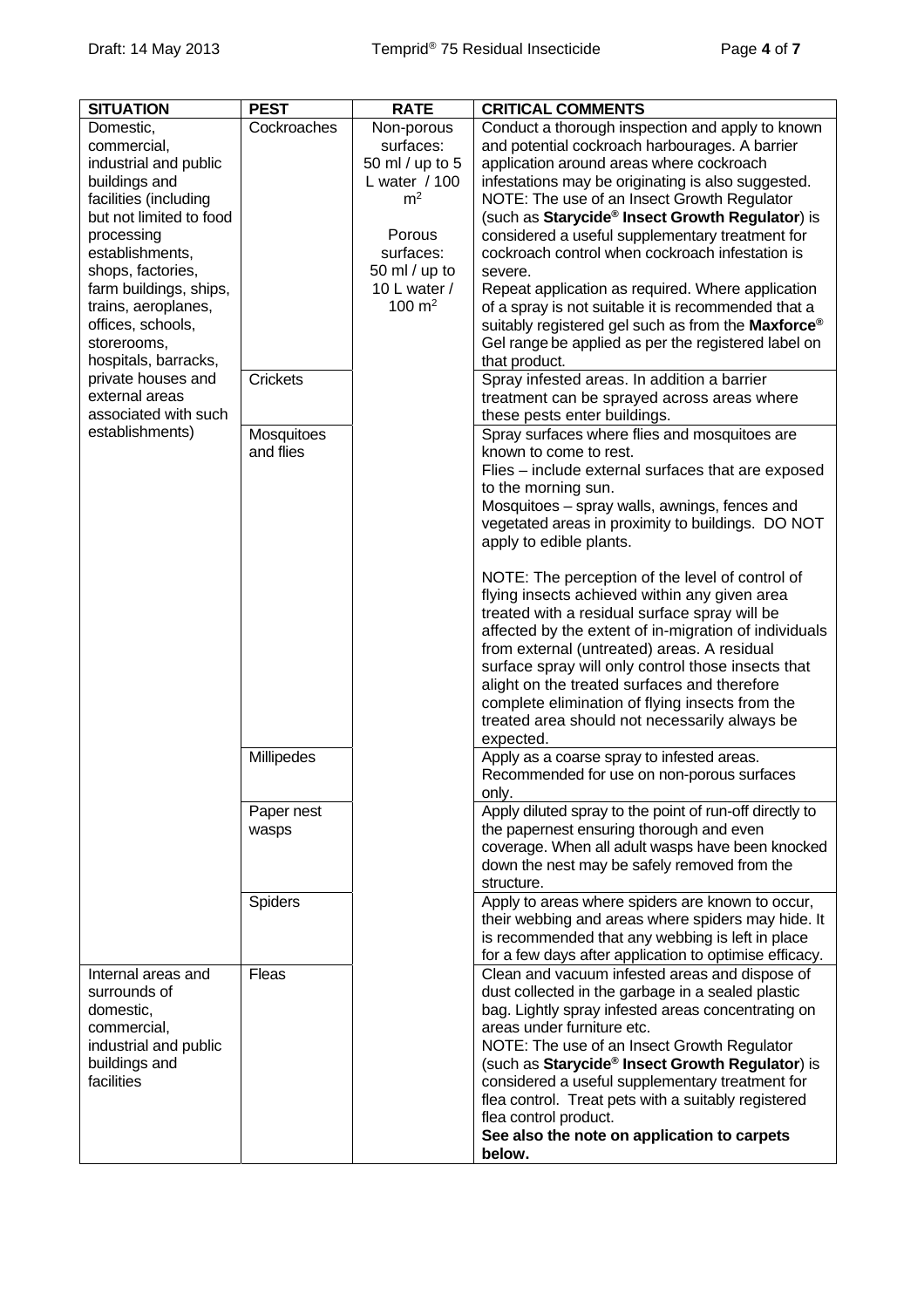| <b>SITUATION</b>      | <b>PEST</b>   | <b>RATE</b>      | <b>CRITICAL COMMENTS</b>                                                                                |
|-----------------------|---------------|------------------|---------------------------------------------------------------------------------------------------------|
| Domestic,             | Bedbugs       | Non-porous       | Professional Pest Managers undertaking a bedbug                                                         |
| commercial,           |               | surfaces:        | treatment are expected to be familiar with the                                                          |
| industrial and public |               | 50 ml / up to 5  | AEPMA Code of Practice (CoP) for the Control of                                                         |
| buildings and         |               | L water / 100    | Bedbug Infestations in Australia and take into                                                          |
| facilities (including |               | m <sup>2</sup>   | account the recommendations included within this                                                        |
| but not limited to    |               |                  | document in relation to bedbug management.                                                              |
| hotels and            |               | Porous           | Prior to treatment, a thorough inspection of all                                                        |
| backpacker            |               | surfaces or      | infested and potentially infested areas should be                                                       |
| accommodation,        |               | through use of   | carried out.                                                                                            |
| private dwellings,    |               | power            | Treatment should be directed to all areas of                                                            |
| barracks, hospitals,  |               | equipment:       | infestation, e.g. the bed-frame and walls, cracks,                                                      |
| ships, trains,        |               | 50 ml / up to 10 | crevices and skirting boards in the vicinity of the                                                     |
| aeroplanes, offices,  |               | L water / 100    | bed. It may also be applied to the edges and                                                            |
| schools)              |               | m <sup>2</sup>   | seams of the mattress but DO NOT treat the flat                                                         |
|                       |               |                  | surfaces which people sleep on.                                                                         |
|                       |               |                  | Consideration should also be given to appropriate<br>non-chemical methods of control in areas where     |
|                       |               |                  | insecticide application is not possible.                                                                |
|                       |               |                  | Control of pyrethroid-resistant strains of bedbug is                                                    |
|                       |               |                  | dependent on direct spray application rather than                                                       |
|                       |               |                  | residual activity. Re-inspection is essential (in                                                       |
|                       |               |                  | accordance with the recommendations of the CoP).                                                        |
|                       | Carpet        |                  | Apply to infested carpets particularly in areas of                                                      |
|                       | beetles       |                  | little or no traffic and underneath windows where                                                       |
|                       |               |                  | adult beetles may be entering the building.                                                             |
|                       |               |                  | See also the note on application to carpets                                                             |
|                       |               |                  | below.                                                                                                  |
|                       | Clothes       |                  | Spray surfaces in areas where clothes are stored.                                                       |
|                       | moths         |                  | DO NOT spray the clothes themselves.                                                                    |
|                       | Silverfish    |                  | Direct spray to areas of potential and existing                                                         |
|                       |               |                  | infestations e.g. under skirting boards and furniture                                                   |
|                       |               |                  | where dark conditions may favour silverfish                                                             |
|                       |               |                  | populations.                                                                                            |
|                       |               |                  | If spraying inside cupboards or storage areas                                                           |
|                       |               |                  | remove clothing and utensils etc. before spraying.                                                      |
|                       |               |                  | NOTE: The use of an Insect Growth Regulator                                                             |
|                       |               |                  | (such as Starycide® Insect Growth Regulator) is                                                         |
|                       |               |                  | recommended as a supplementary treatment for                                                            |
|                       |               |                  | silverfish control.                                                                                     |
|                       | Skin and hide |                  | Apply as a coarse spray paying particular attention                                                     |
|                       | beetles       |                  | to the flesh side of the hides.                                                                         |
|                       | <b>Stored</b> |                  | The use of this product in the control of stored                                                        |
|                       | product pests |                  | product pests should be considered part of an                                                           |
|                       |               |                  | integrated strategy to prevent development of insect                                                    |
|                       |               |                  | populations. Best results will be obtained where                                                        |
|                       |               |                  | good hygiene is maintained. Infested areas should                                                       |
|                       |               |                  | be cleaned prior to application and regularly cleaned                                                   |
|                       |               |                  | thereafter to reduce food sources for pests.                                                            |
|                       |               |                  | When treating for beetle pests pay special attention<br>to sheltered areas such as cracks and crevices, |
|                       |               |                  |                                                                                                         |
|                       |               |                  | under furniture and equipment, floors, walls and<br>shelves. Adult moths can be controlled by applying  |
|                       |               |                  | this product to walls and surfaces where the flying                                                     |
|                       |               |                  | adult moths come to rest.                                                                               |
|                       |               |                  | DO NOT apply to food or onto food preparation                                                           |
|                       |               |                  | areas.                                                                                                  |
|                       |               |                  | NOT TO BE HISED EOP ANY DHDDOSE OD IN ANY MANNED CONTDADY TO THIS LABEL HNI ESS.                        |

**NOT TO BE USED FOR ANY PURPOSE, OR IN ANY MANNER, CONTRARY TO THIS LABEL UNLESS AUTHORISED UNDER APPROPRIATE LEGISLATION.** 

#### **GENERAL INSTRUCTIONS Mixing**: Add the required quantity of **Temprid® 75 Residual Insecticide** to water while stirring.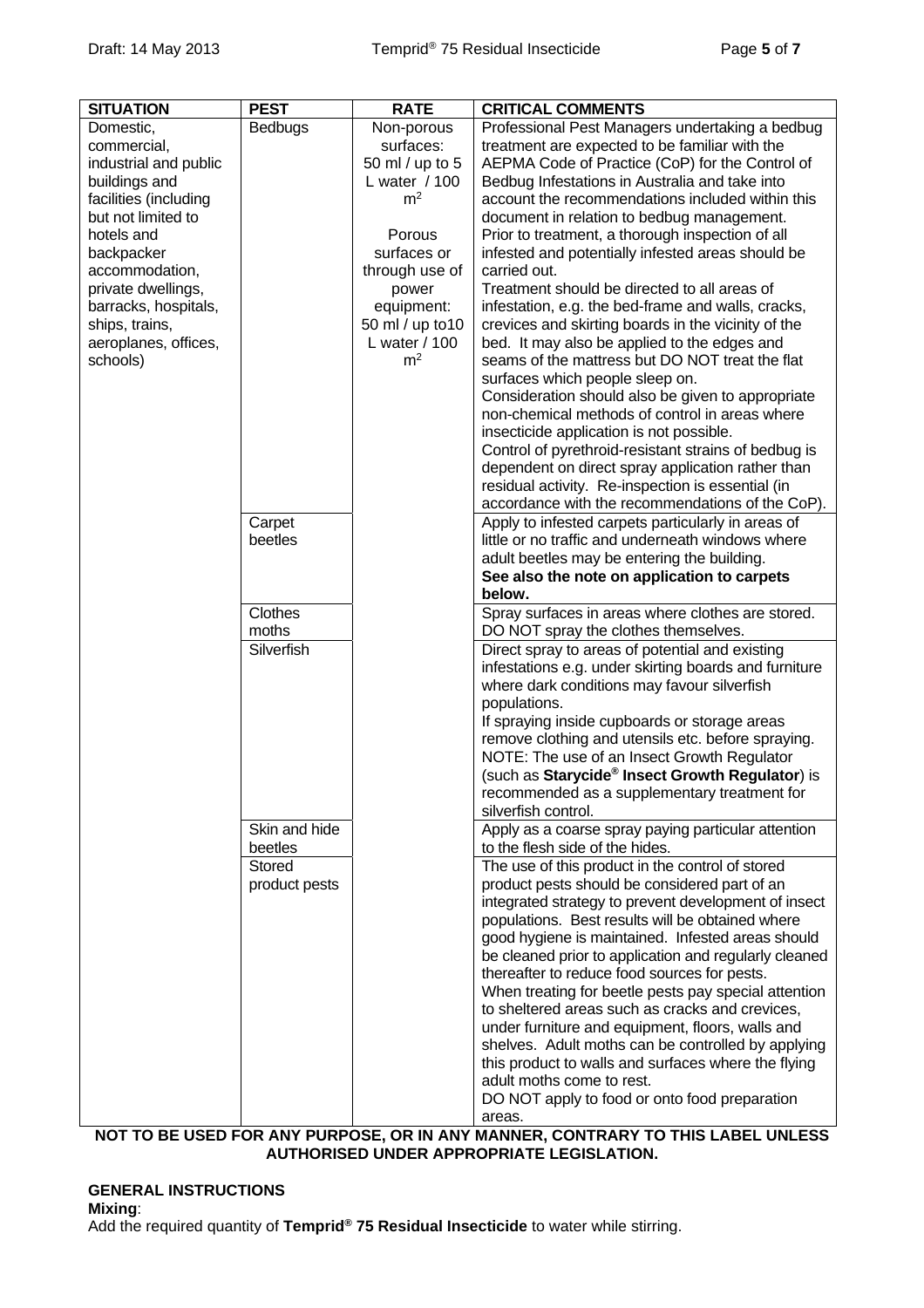#### **Application:**

DO NOT spray the moving parts of any machinery, electric motors or switchgear with the water-based product.

#### **Compatibility:**

**Temprid® 75 Residual Insecticide** is physically compatible with **Starycide® Insect Growth Regulator**.

**INSECTICIDE RESISTANCE WARNING GROUP 3A 4A INSECTICIDE** 

For insecticide resistance management **Temprid® 75** is a Group 3A & 4A insecticide. Some naturally occurring insect biotypes resistant to **Temprid® 75** and other Group 3A and 4A insecticides may exist through normal genetic variability in any insect population. The resistant individuals can eventually dominate the insect population if **Temprid® 75** or other Group 3A and 4A insecticides are used repeatedly. The effectiveness of **Temprid® 75** on resistant individuals could be significantly reduced. Since occurrence of resistant individuals is difficult to detect prior to use, Bayer CropScience Pty. Ltd. accepts no liability for any losses that may result from failure of **Temprid® 75** to control resistant insects.

For further information on managing insecticide resistance contact your local supplier or Bayer Environmental Science representative.

#### **PRECAUTIONS**

DO NOT apply using spraying equipment carried on the back of the user.

For surface treatment only – DO NOT spray into the atmosphere using foggers or other devices designed to create an aerosol.

When using in animal houses DO NOT spray directly onto livestock, their food, water, litter, feed bins, or surfaces that are accessible to the stock.

DO NOT spray directly on humans, exposed food or food utensils or food preparation areas.

DO NOT spray clothing.

Avoid contact of spray with timber to which a stain is subsequently to be applied, unless the owner is notified that the timber will need additional preparation, consistent with that if water alone had contacted the timber. (Evidence of water contact on timber is sometimes only evident once the stain has been applied).

BEFORE USE - Remove or cover all exposed foodstuffs. Cover all dishes and utensils and surfaces where food is prepared.

AFTER USE - Thoroughly ventilate treated areas. Clean up thoroughly before processing/serving resumes.

#### **Note on application to carpets:**

Whilst carpets are regarded as porous surfaces, excessive liquid application may produce water-stains and therefore the non-porous surface rate should be adopted if possible. Hence for short pile carpet, the 5 L dilution rate (per 100 m<sup>2</sup>) should be sufficient. However, for long pile or shag carpet, the 10 L dilution rate (per 100 m<sup>2</sup>) may be required, to ensure effective penetration and application to all of the carpet-pile. Since carpets vary in their thickness, colour and material it is recommended that a small, inconspicuous area of carpet be sprayed and allowed to dry first to ensure that staining will not occur. Allow treated carpets to dry before resuming activity on them.

#### **RE-ENTRY PERIOD**

DO NOT enter treated areas until the spray has dried, unless wearing cotton overalls buttoned to the neck and wrist (or equivalent clothing) and chemical resistant gloves. Clothing must be laundered after each day's use.

#### **PROTECTION OF WILDLIFE, FISH, CRUSTACEANS AND ENVIRONMENT**

Very toxic to aquatic life. DO NOT contaminate wetlands or watercourses with this product or used containers. Cover fish tanks before using.

#### **STORAGE AND DISPOSAL**

Store in tightly closed, original container in a safe, well ventilated area, as cool as possible. DO NOT store for prolonged periods in direct sunlight. Triple rinse containers before disposal. Add rinsings to spray tank. DO NOT dispose of undiluted chemicals on site. If recycling, replace cap and return clean containers to